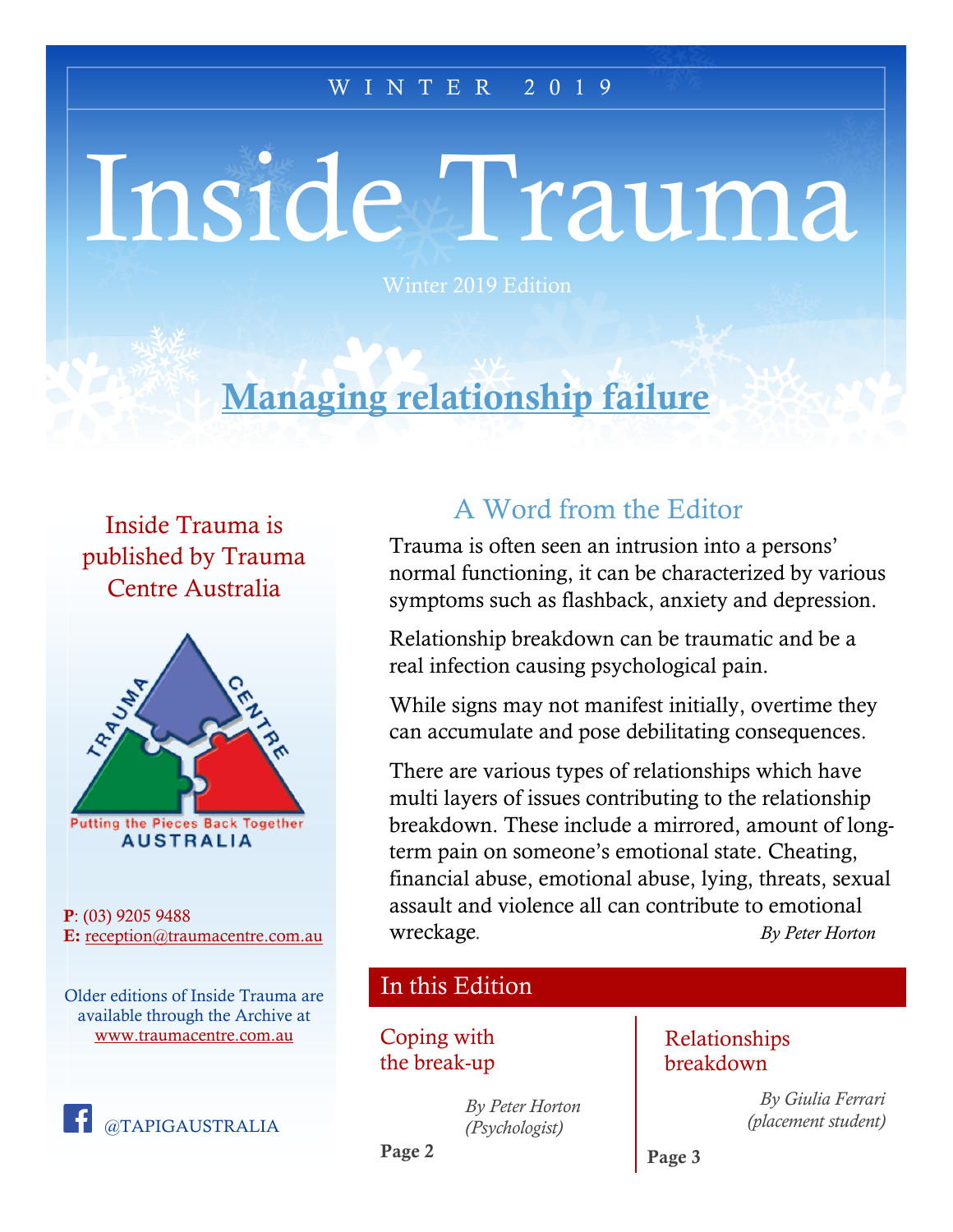### **COPING WITH THE BREAK-UP**

The following are 14 points about what may happen when someone suffers from relationship breakdown.

- 1. Flashbacks can occur after relationship distress. Reliving past visual and auditory snapshots bring the pain of the past back to the re-lived.
- 2. Nightmares about cheating, leaving, yelling and neglect are also a sign.
- 3. Obsessing, thinking and over thinking; having self doubt and blame.
- 4. Crying confusion and constant crying which appears to go on for a longtime suggest that there is a manifesting problem.
- 5. Health issues. Especially fluctuation in weight, both up and down. Feeling sick.
- 6. Self-Doubt. Many blame themselves for the partners abuse and ask themselves how I could have done this better.
- 7. Being Negative. We sometime attack the things that we loved in relationship, eg; thai food no longer is sort and yet previously it was fantastic.
- 8. Playing the field. Often as a response to a breakup sexual app can explode as a desire to seek love and affection.
- 9. Emotional Outburst. Meltdowns are signs of pent-up distress.
- 10. Lethargic. Sleeping long periods. Needing medication to get to sleep at night.
- 11. Isolation. Moping and avoiding people and invitations with friends.
- 12. Rage. Can become all-consuming patriarchy targeted toward the ex.
- 13. Numbing. Drugs, drinking excessively and continuously; will have a sedation affect. Avoiding the grieving process will only extend the pain.
- 14. Healing. Can be self- tailored, but also treatable through therapy, self-help groups and support groups. Exercise, long bath, fresh air and walks, can help the healing process. Most important learn to forgive yourself.

The Trauma Centre Australia can be a venue of help

when persisting symptoms continue to de-regulate emotion

al balance.

Reaching out is a step towards recovery.

*By Peter Horton*



AddEducation AAA Access Awareness

Drink Driver License Restoration To help with you and your license restoration needs, please contact us today:

> (03) 9841 9393 or (03) 9205 9490

We are available in many locations Melbourne and Regional Victoria

[www.AddEducation.com.au](http://www.addeducation.com.au/)

[www.AAAAwareness.com.au](http://www.aaaawareness.com.au/)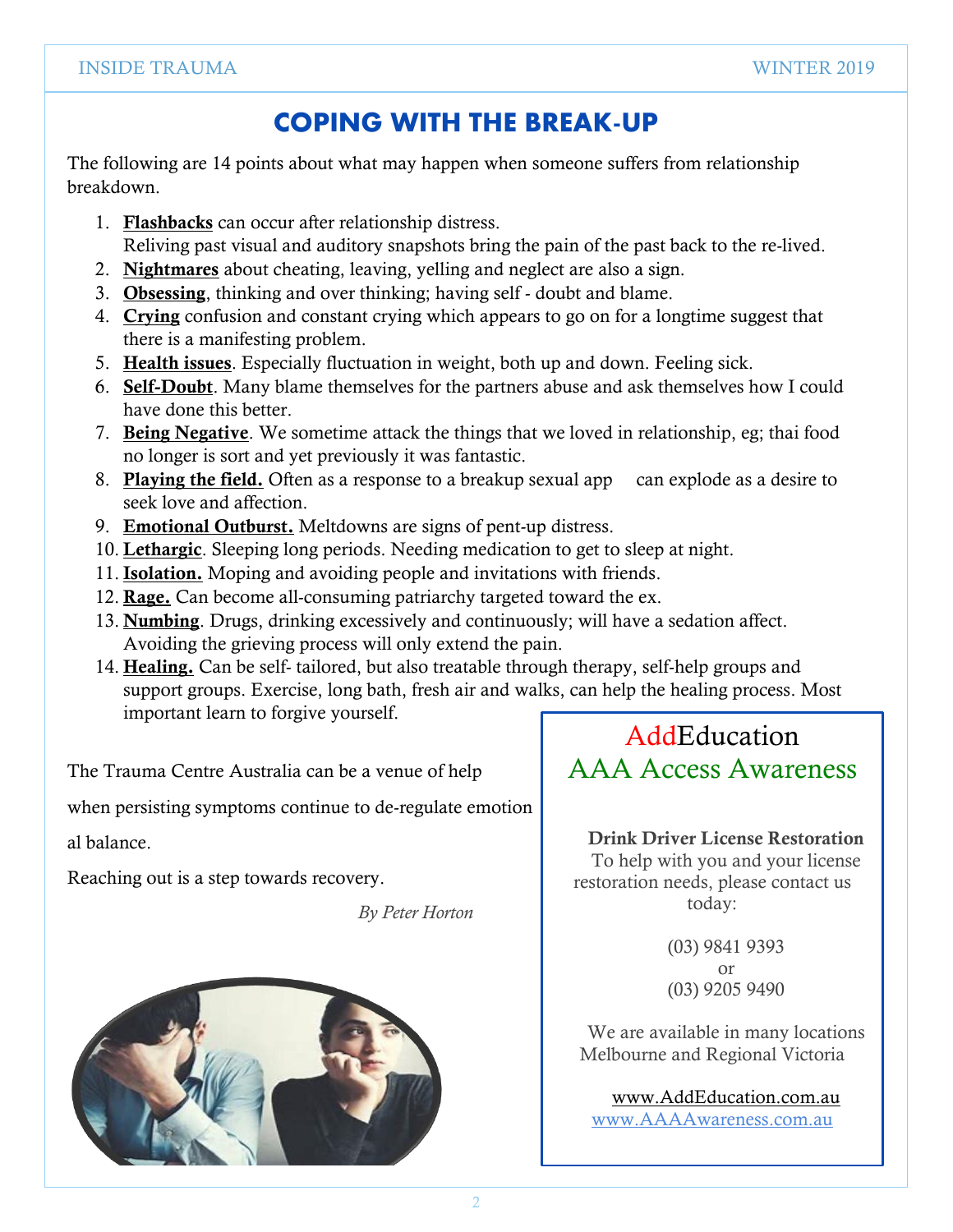## **RELATIONSHIPS BREAKDOWN**



There are many reasons that a relationship breaks down. Couples who were once in love and truly intimate may find themselves feeling like strangers. According to the Social Readjustment Rating Scale (SRRS), which measures the relationship between life events, stress and susceptibility to illness, the end of a relationship is considered to be one of the most severe life stressors. Whatever the reason for the split, this lost connection can turn your whole world upside down and trigger all sorts of painful and unsettling emotions. Everything is disrupted: your routine and responsibilities, your home, your relationships with extended

family and friends, and even your identity. The failure in a relationship can also bring up practical problems, such as where you will live, how you will support yourself (and any children), and how you will share parenting. When a relationship fails, we experience profound disappointment, stress, grief and trauma. Remember to look after yourself, eat healthy, keep your sleeping and exercise routines, and plan for treats and the things you enjoy. Avoid rushing into a new relationship. Avoid using alcohol or other drugs to ease any pain. If you have any concern about your health and wellbeing talk to your GP, family or friends, who can help you get through this hard time. Isolation and sadness experienced from a relationship breakdown may be intense, which may lead to depression. [Depression](https://www.betterhealth.vic.gov.au/conditionsandtreatment/depression) is a serious illness that affects mental and physical health. Don't be afraid to get outside help if you need it*. By Giulia Ferrari*



## Looking for Training in Trauma Counselling?

We have developed the Advanced Certificate of Trauma Counselling. If you would like more information please visit our website [www.traumainstitute.com.au](http://www.traumainstitute.com.au/) Or contact our office of (03) 9852 7797